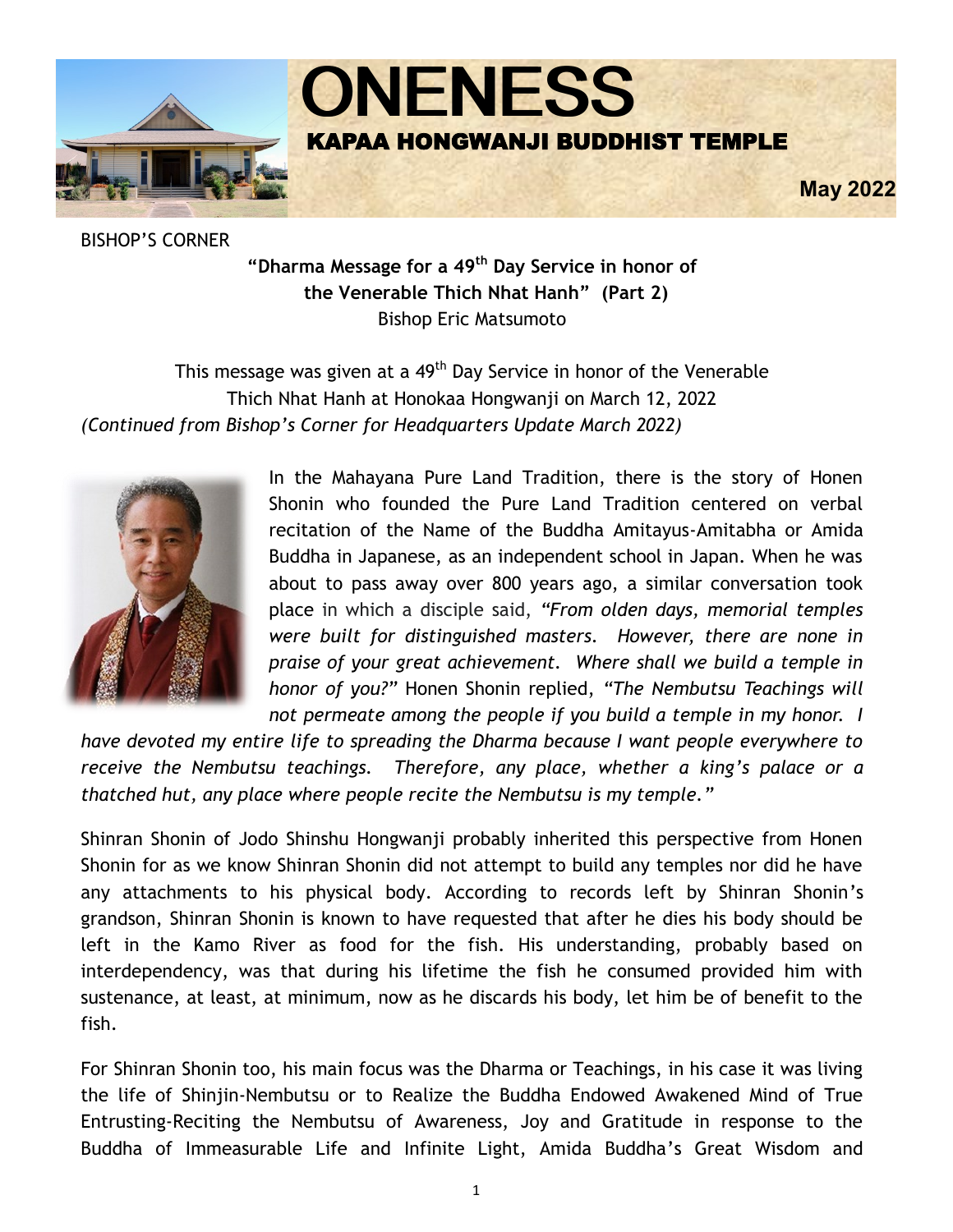Compassion, which promises this "spiritually foolish being" that I am assured the great enlightenment at the end of this finite life by the Compassionate  $18<sup>th</sup>$  Vow of Amida Buddha by simply wholeheartedly entrusting in Great Compassion.

For Shinran Shonin, for people everywhere to rejoice in Amida Buddha's Great Wisdom and Unconditional Compassion was most important. Thus, we have records of Shinran Shonin having exclaimed, "*If you are rejoicing in the Nembutsu know that there are two people rejoicing, if there are two people know that there are three people, for that other shall be I, Shinran."* Shinran Shonin's unending gratitude and also his commitment and dedication to sharing the Nembutsu Dharma, in response to Amida Buddha's Great Compassion, is expressed by his words known to us today as "Ondokusan" which goes like this *"Such is the benevolence of Amida's great compassion, That we must strive to return it even to the breaking of our bodies; Such is the benevolence of the masters and true teachers, That we must endeavor to repay it even to our bones becoming dust."* These words have been dearly embraced by our Jodo Shinshu predecessors, both minister and lay, for centuries and has brought us to the present. Honokaa Hongwanji Temple, Temple of Amida Buddha's Primal Vow, is a testament of it.

Again, from the perspective of many great Buddhist leaders throughout the ages, more important than holding memorial rites, more important than even passing on a physical structure of a temple, is our living the Dharma or Teachings and passing the Dharma on to future generations. I believe this is what the Venerable Thich Nhat Hanh also said when he had to flee Vietnam that most important is that Buddhism remained alive in people's hearts and minds.

To me, the words of the Venerable Thich Nhat Hanh *"I am not in here.", "I am not out there either."* and especially the third and last phrase, *"I may be found in your way of breathing and walking."* is emphasizing that he continues to exist, live on when people continue their practice, continue to live their lives in the Dharma. This is his encouragement. This is his last teaching to those who follow the path that he dedicated his whole life to. Generally speaking, due to the truth of interdependence, while we do have our individual existences, at the same time, we are all interconnected and interrelated as the metaphor of Indra's Net shares and we are not as separate and completely independent of each other as we think we are. The Venerable Thich Nhat Hanh often referred to "interbeing." We are all a part of each other's life regardless of our current state of being. Thus, today, while it is sad that the physical presence of a revered Buddhist Teacher respected by so many around the world can no longer be seen by our human eyes, but his presence is still here. He has not completely disappeared forever.

To summarize and slowly conclude, let me share a quote from "The Teaching of Buddha" by the Society for the Promotion of Buddhism/BDK in hopes that it provides some comfort and provides an aspiration. It says: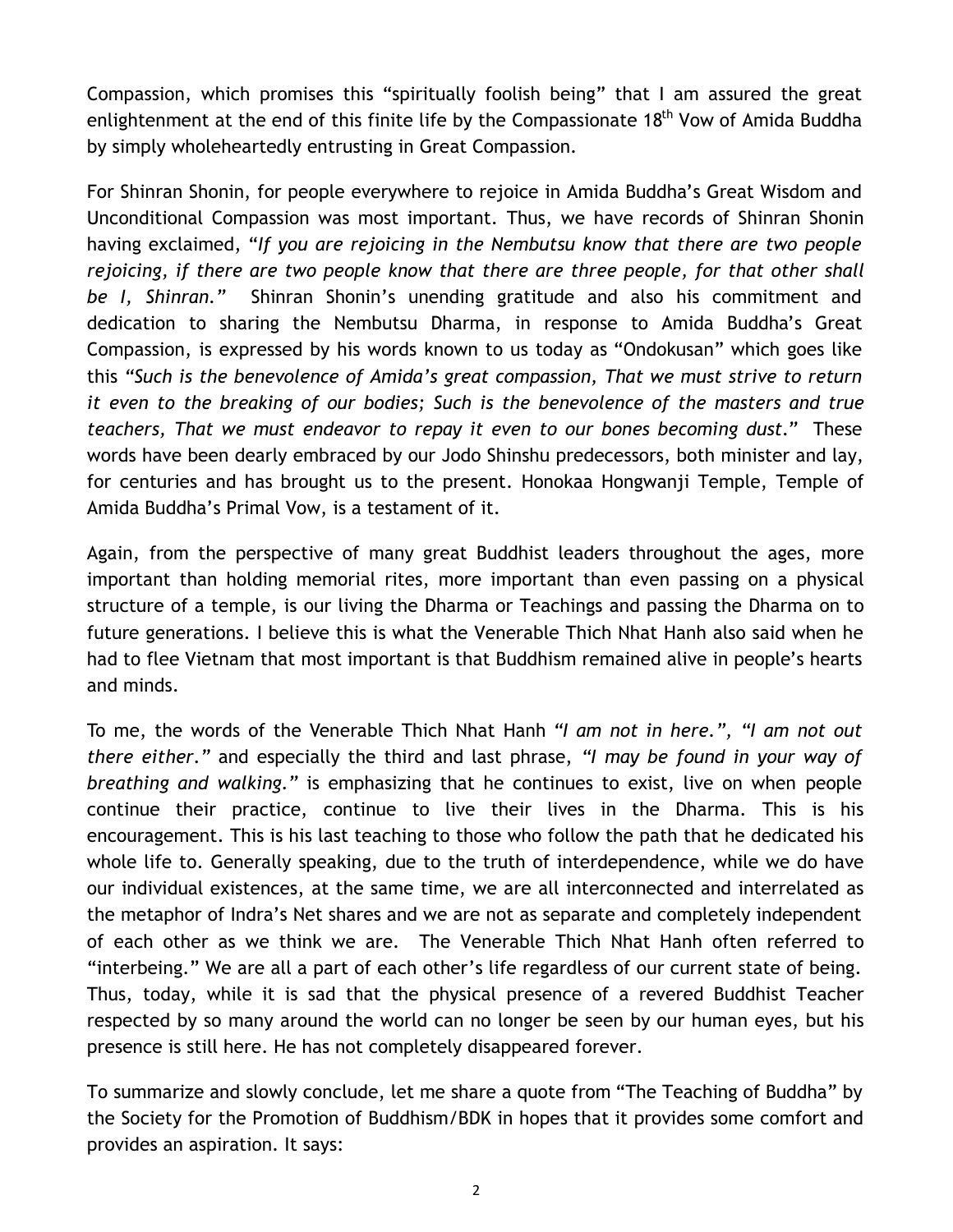*"When the moon sets, people say that the moon has disappeared; and when the moon rises, they say that the moon has appeared. In fact, the moon neither goes nor comes, but shines continually in the sky. Buddha is exactly like the moon: He neither appears nor disappears; He only seems to do so, out of love for the people that he may teach them."* 

*"Whether Buddha appears or disappears, Buddhahood always remains the same. Knowing this principle, one must keep (to) the path of Enlightenment and attain Perfect Wisdom, undisturbed by the apparent changes in the image of Buddha, in the condition of the world, or in the fluctuations of human thought."* 

*"Do not seek to know Buddha by his form or attributes; for neither the form nor the attributes are the real Buddha. The true Buddha is Enlightenment itself. The true way to know Buddha is to realize Enlightenment."* 

As a final reflection-aspiration, I would like to share a slightly adapted poetic rendition of how we honor the Buddha by A. Ferdinand Herold and translated from French by Paul C. Blum which is one of my favorite quotes. Our remembrance of the Venerable Thich Nhat Hanh does not end at the conclusion of this 49 Day Service in his honor. Please join me in anjali/gassho.

*"Listen: the air is joyous with songs in honor of the Buddha. But the Buddha is paid a more enduring honor. Monks, nuns, all believers, all those who see the Dharma. All those who live within the Dharma, they are the ones that do the Buddha supreme honor. Therefore, live according to the Dharma and even in the most trivial matters always follow the Sacred Path of the Dharma*."

For those who wish, please remain in gassho/anjali, as I end, today, as we traditionally do in our Jodo Shinshu Hongwanji Tradition of Pure Land Buddhism by reciting The Buddha Amitabha-Amitayus' Name Which I Call in awareness and joy in grateful response to Namo Amida Butsu, The Buddha Amitabha-Amitayus' Name That Calls Me to entrust. Namo Amida Butsu/Entrusting in All-Inclusive Wisdom and All-Embracing Compassion.

Thank you/Mahalo iā 'oukou.

### **Gatha Writing Workshop May 15 and 22 at 1:30 - - 4:00 pm Honpa Hongwanji Hilo Betsuin**

If you would like to sign up or have any questions, please contact workshop facilitator, BJ Soriano at bj@bjsoriano.com for more information.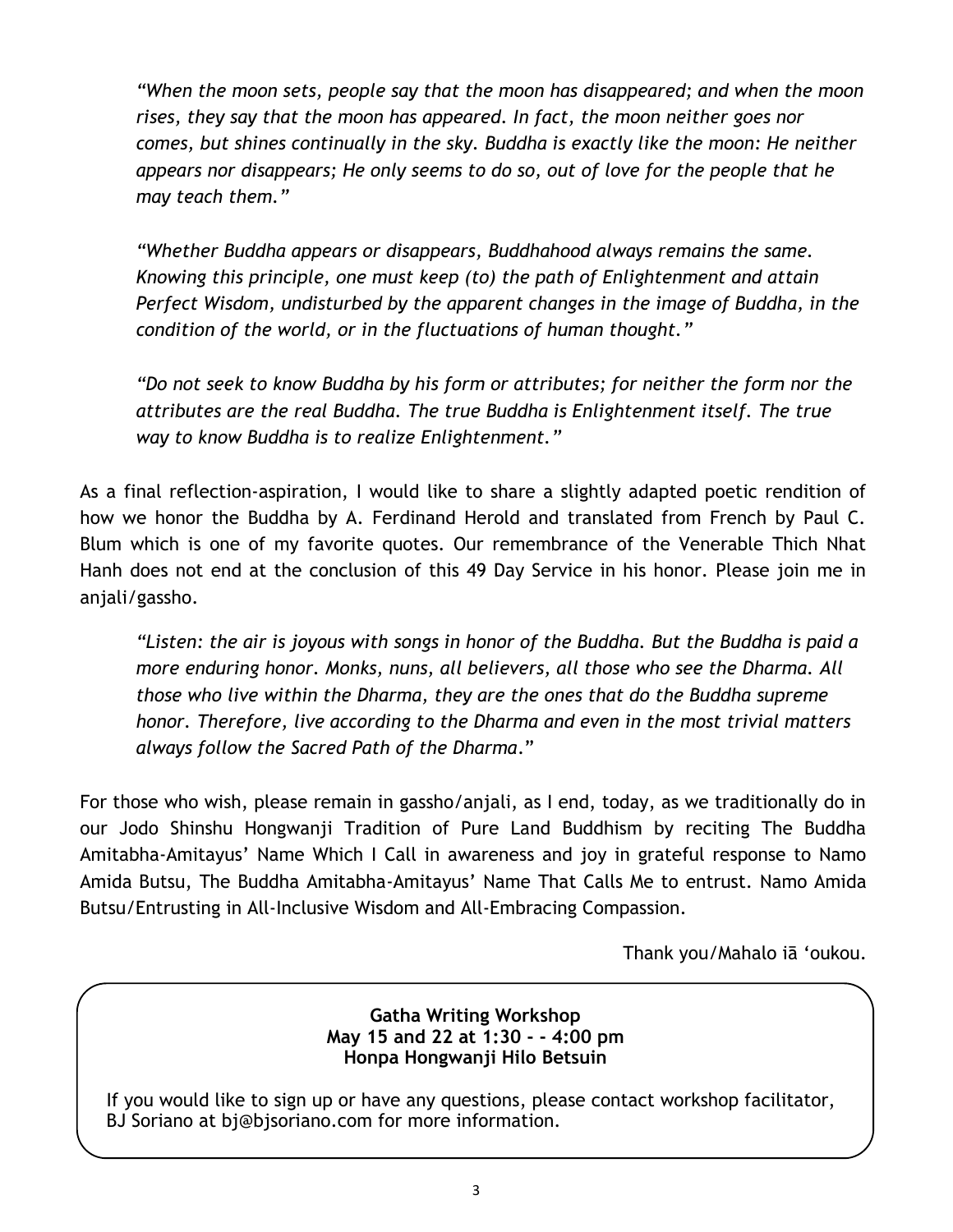## **CONDOLENCES**

Mr. George Takashi Okamoto, a member of Wailuku Hongwanji Mission, passed away on March 9, 2022. Mr. Okamoto served as the President of Wailuku Hongwanji Mission for 10 years. He was also active in statewide Hongwanji activities and served on many committees. The Ingo of SHOU-RYUU-IN 紹隆院 which means "One who contributed to the flourishing of the Buddha-Dharma" in recognition of his life of Nembutsu was conferred by Bishop Eric Matsumoto on April 3, 2022.

Mrs. Emiko Serikaku, a member of Waipahu Hongwanji Mission, passed away on February 3, 2022. Mrs. Serikaku served as a board member of Waipahu Hongwanji Mission for many years. She was also Waipahu Hongwanji BWA president and supported temple a lot. The Ingo of GON-GO-IN厳護院 which means "One who firmly protected the Temple" in recognition of her life of Nembutsu was conferred by Bishop Eric Matsumoto on April 9, 2022.

Reverend Midori Kondo, a retired minister of the Honpa Hongwanji Mission of Hawaii, passed away on Sunday, March 27, 2022, at her home in Keaau, HI, at the age of 87. Honpa Hongwanji Mission of Hawaii sponsored funeral service is scheduled for Saturday, May 28, 2022, at Honpa Hongwanji Hilo Betsuin under the officiation of Bishop Eric Matsumoto. Visitation will be held from 9:30 am to 11:00 am, followed by the funeral service at 11:00 am. The family requests no flowers. Rev. Midori Kondo became a Kaikyoshi Minister in 2004, and served the following temples:

| July 1999 - November 2004    | Honpa Hongwanji Hilo Betsuin |
|------------------------------|------------------------------|
| December 2004 - October 2009 | Lihue Hongwanji Mission      |
| October 19, 2009             | Retired                      |

## **MINISTERIAL ASSIGNMENTS**

Rev. Shinji Kawagoe, the Resident Minister of Papaikou Hongwanji Mission and also the Oversee Minister of Honohina Hongwanji Mission and Honomu Hongwanji Mission, will resign from Honpa Hongwanji Mission of Hawaii as of April 30, 2022. Rev. Kawagoe has been serving Hawaii Kyodan as a Kaikyoshi Minister since July 2013. During the absence of the resident minister starting May 1, 2022, ministers of Hawaii District are tasked with providing support and guidance.

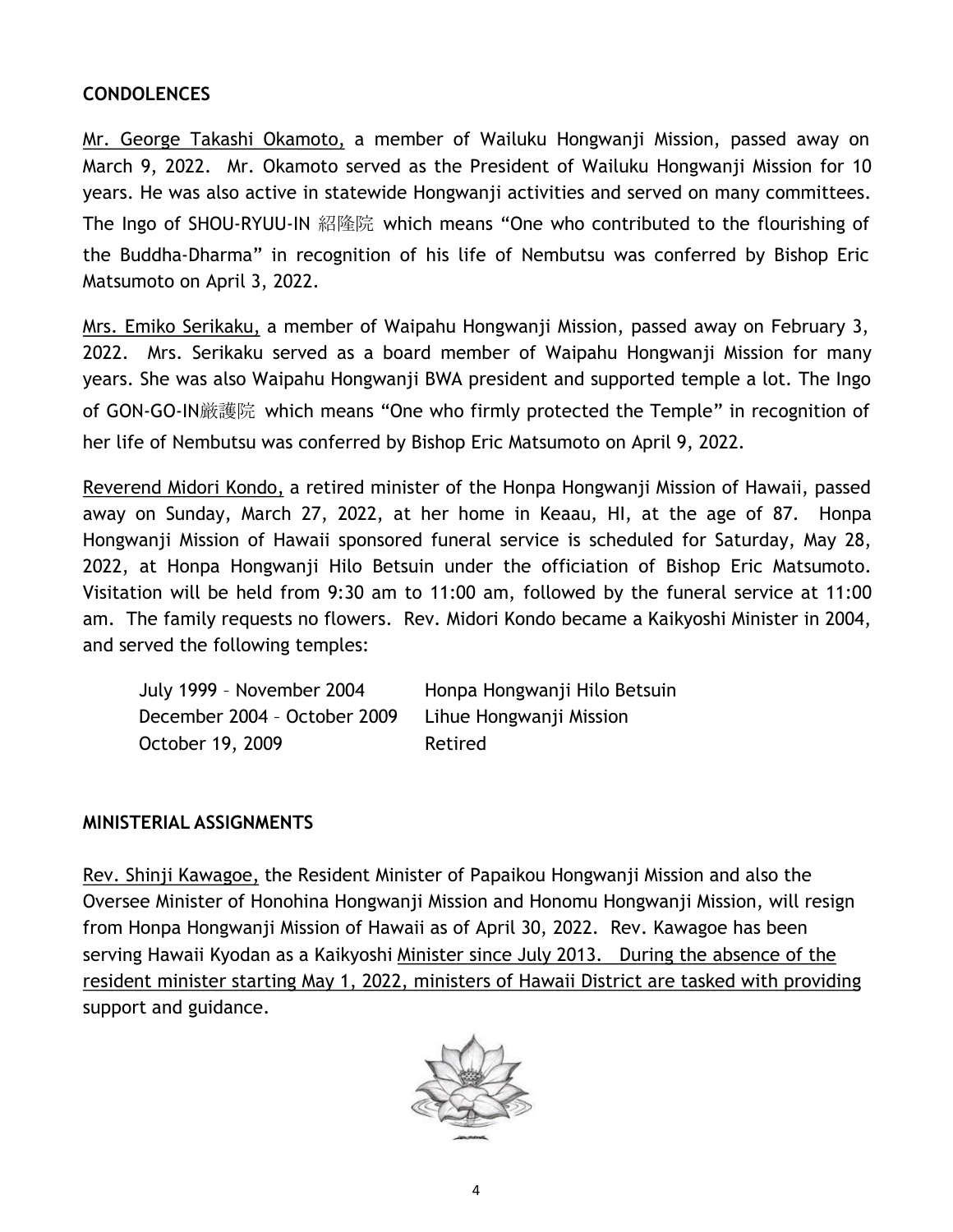### **CONGRATULATIONS!**

Rev. Kazunori & Mrs. Noriko Takahashi welcomed a baby boy. Hironori Takahashi (高橋 弥法) was born on April 8, 2022, weighing 9Ib. 1oz. He is their first child. Rev. Kazunori Takahashi currently works at Honpa Hongwanji Hilo Betsuin as Rimban. Congratulations to Rev. & Mrs. Takahashi!



## **2022 LIVING TREASURES OF HAWAI'I™**

The Living Treasures of Hawai`i™ Selection Committee has selected three individuals who have made significant contributions in their respective fields and positively impacted the quality of life in our local communities and the whole of Hawai'i. The Honorees for this 47<sup>th</sup> year event are Kenny Endo (Taiko Master), Patrick Kirch (Archaeology Researcher), and Keali`i Reichel (Kumu Hula, Musician Scholar and Community Leader). This recognition takes into account social and cultural impact, professional commitment, and character that embodies the values of our distinct and diverse homeland.

The Living Treasures of Hawai'i™ Designation, sponsored by the Honpa Hongwanji Mission of Hawai`i, is traditionally conducted through a celebratory luncheon at Legislative Assembly (Giseikai). However, due to Covid safety concerns, Honorees will be recognized in a special TV program.

For more information on the 2022 Honorees, please visit our website: [https://hongwanjihawaii.com/blog/2022/03/25/living](https://hongwanjihawaii.com/blog/2022/03/25/living-treasures-2022/)-treasures-2022/

The program will air on:

May 22, 2022, at 6:00 pm (KHNL and live streamed on the Hawaii News Now Facebook page)

May 26, 2022, at 7:00 pm (KFVE)



**Kenny Endo** 



Keali'i Reichel



**Patrick Kirch**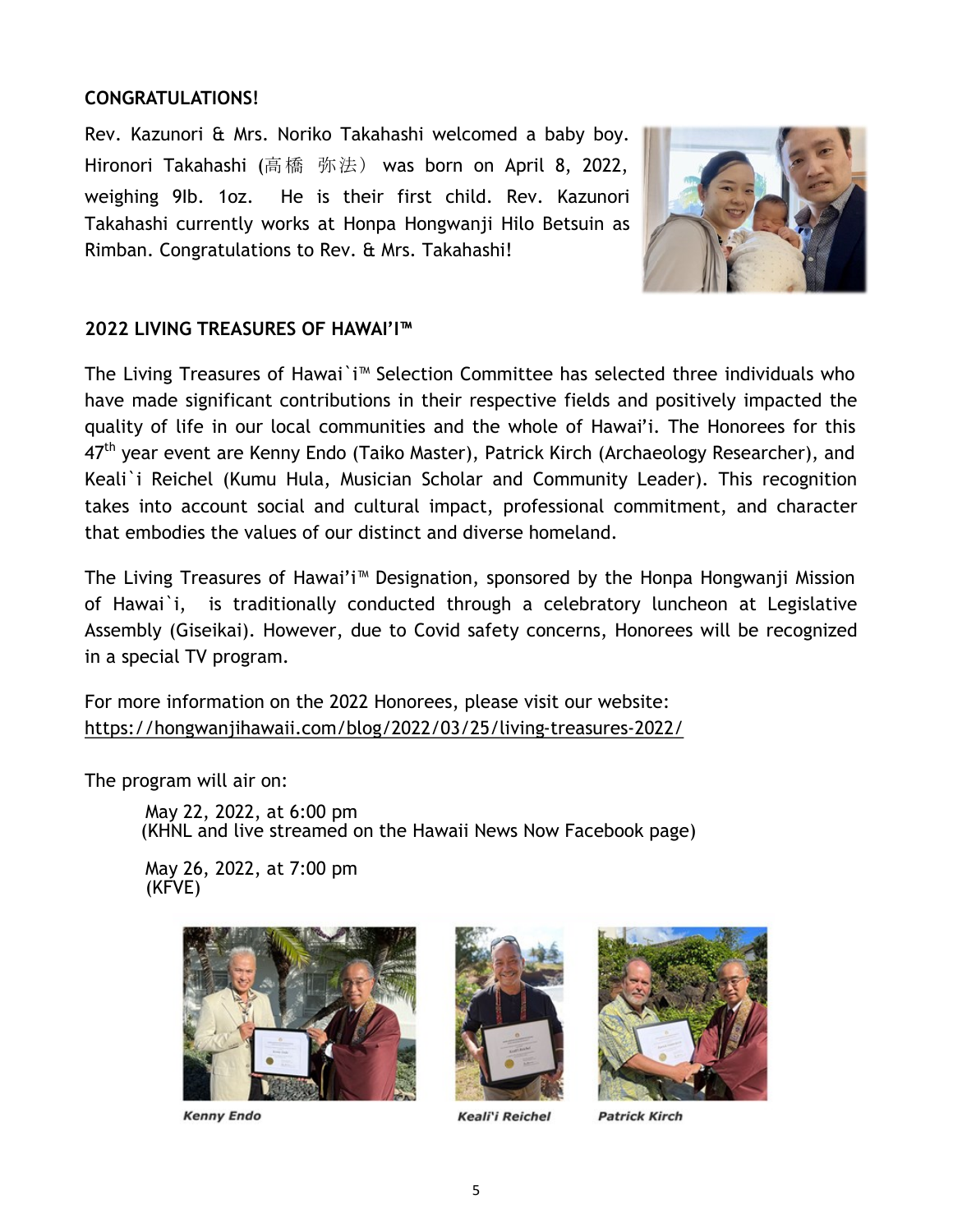## **LIVING TREASURES OF HAWAI'I™ HONPA HONGWANJI MISSION OF HAWAII 1727 Pali Highway**

#### **Honolulu, Hawaii 96813**

#### **HISTORY**

The Living Treasures of Hawai'i™, established in 1976, drew its inspiration from the Living National Treasures (Ningen Kokuho) of Japan. Paul Yamanaka, a local insurance executive, felt there were many people in Hawaii who deserved similar recognition for their contributions to the preservation and perpetuation of the island's distinctive cultural and artistic heritage. He approached, then Bishop Yoshiaki Fujitani who instituted the program within the Hongwanji. Today, this recognition has been expanded to include contributions by individuals in all areas of endeavor.

#### PURPOSE

The purpose of the Living Treasures of Hawai'i™ is to recognize and honor individuals who have demonstrated excellence and high standards of achievement in their particular field(s) of endeavor, and through their continuous growth, learning and sharing, have made significant contributions towards enriching oursociety.

#### CRITERIA FOR SELECTION

Demonstrates continuous growth and learning in one's area of strength.

Shares consistently one's knowledge and understanding with others in particular field(s) of endeavor.

Makes significant contributions towards enhancing society resulting in a more harmonious and compassionate society for all.

#### NOMINATION PROCEDURE

An organization or person may nominate a candidate for this recognition by submitting the following:

Nomination form with information on the nominee. Letters of recommendation (maximum of three).

The nomination form is available at the Honpa Hongwanji Mission of Hawaii Headquarters Office located at 1727 Pali Highway, Honolulu, Hawaii 96813 or on our website

[www.hongwanjihawaii.com. Co](http://www.hongwanjihawaii.com/)mpleted nominations may be submitted in the following manner:

By mail. By fax – (808) 522-9209 By email – [admin@honpahi.org](mailto:admin@honpahi.org) Dropped off during office hours

The completed nomination (nomination form and letters of recommendation) must be received by the Living Treasures Committee no later than close of business on **AUGUST 1ST**. (If August 1st falls on a Sunday, then by close of business the next business day.) Any nomination received after August 1st will be considered for the following year. Presentation is made in February of the following year. For additional information, please call our office at (808) 522-9200.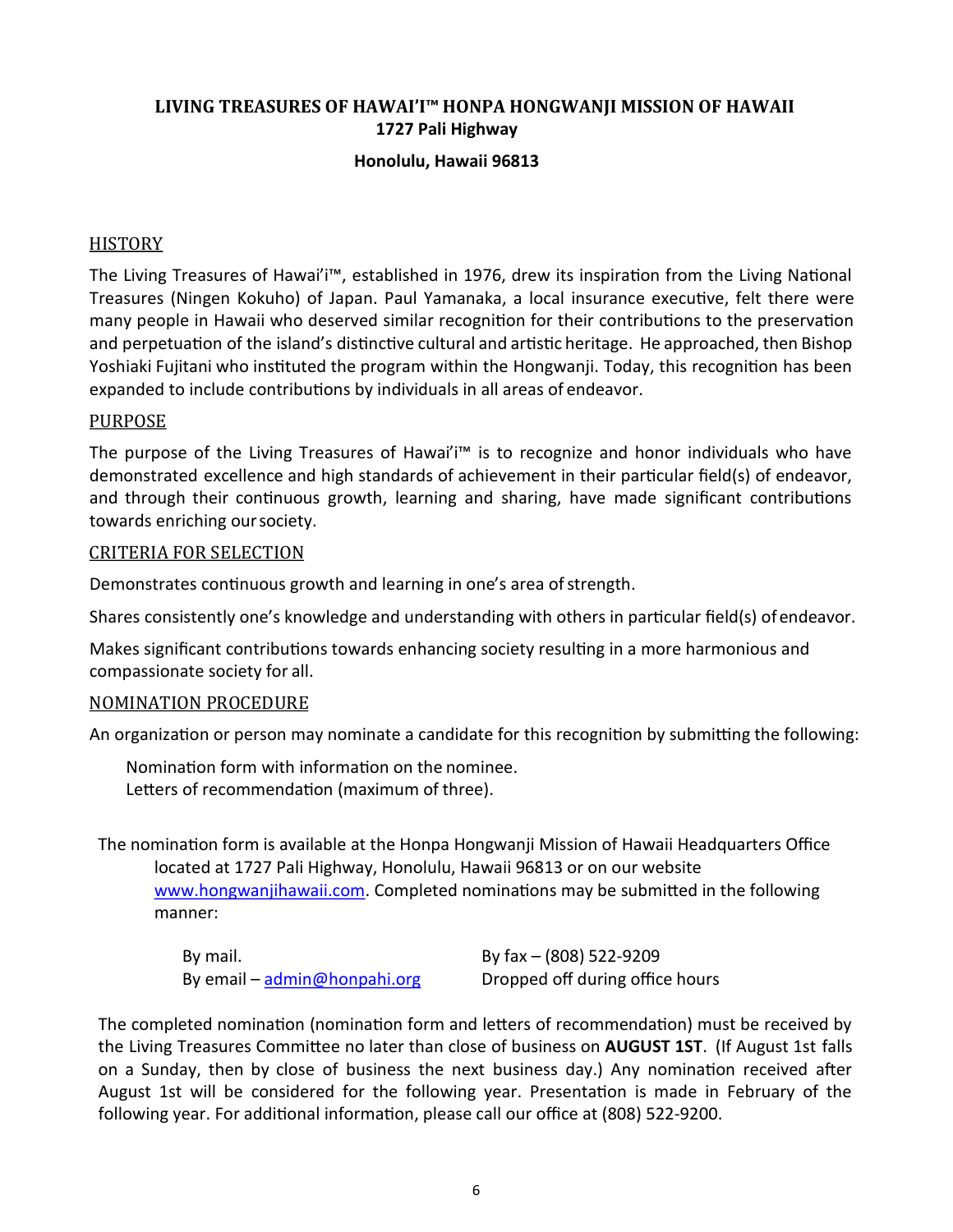# MAHALO FOR YOUR CONTRIBUTIONS & SUPPORT

March 19 - April 17, 2022

#### **Memorial Service**

*In memory of the late …* Junichi Iida – Sally Yokota Seichi & Kei Kawamoto – Raymond Kawamoto

#### **Ohigan Service**

Gloria Shimizu Roberta Yanagawa

## **Hanamatsuri Service**

Mildri Cifuentes Ralph Kitashima Carol Saiki Gloria Shimizu Roberta Yanagawa

#### **Sunday Service**

Yoshiko Dimples Kano Ralph Kitashima Angela Petel Carol Saiki Gloria Shimizu Roberta Yanagawa

# **Columbarium Donation**

Mie Shiraki

#### **Membership Dues**

Walter Agena Sharon Contrades Ruth Kano Hidemi Okamoto Phil O'Rourke Mie Shiraki

#### **Miscellaneous Donations**

Itsue Okada Hidemi Okamoto Mie Shiraki

#### **Hall Rentals**

Lighthouse Outreach Center Lynsay Tsukamoto Ann Yempuku Otani



#### **Volunteer Support**

Madison Doo Marie Hashimura Robert Hiraoka Stanford Iwamoto Winston Kawamoto Ralph Kitashima Haven Kuboyama Rev. Mieko Majima Milton Nakamura Tami Ramil Taryn Ramil Carol Saiki Calvin & Rona Sakai Gloria Shimizu Pearl Shimizu Joan Slingerland Clyde & Kay Takekuma Erin Takekuma Keith & Thelma Tsukamoto Brian & Wendy Yamamoto Sidney Yanagawa

## **United Jr. YBA of Kauai**

The Juniors participated in the Zoom Spring Federation Meeting on April 24. Madison and Taryn will be assisting with the State Dharma School Service on May 1 $^{\rm st}$ . They will lead the breakout sessions for the Dharma School Students. They are also preparing for the 65<sup>th</sup> Jr. YBA State Convention which will be held in person on June 17-19 at Hilo Hongwanji Mission. Madison Doo and Taryn Ramil will be representing Kauai.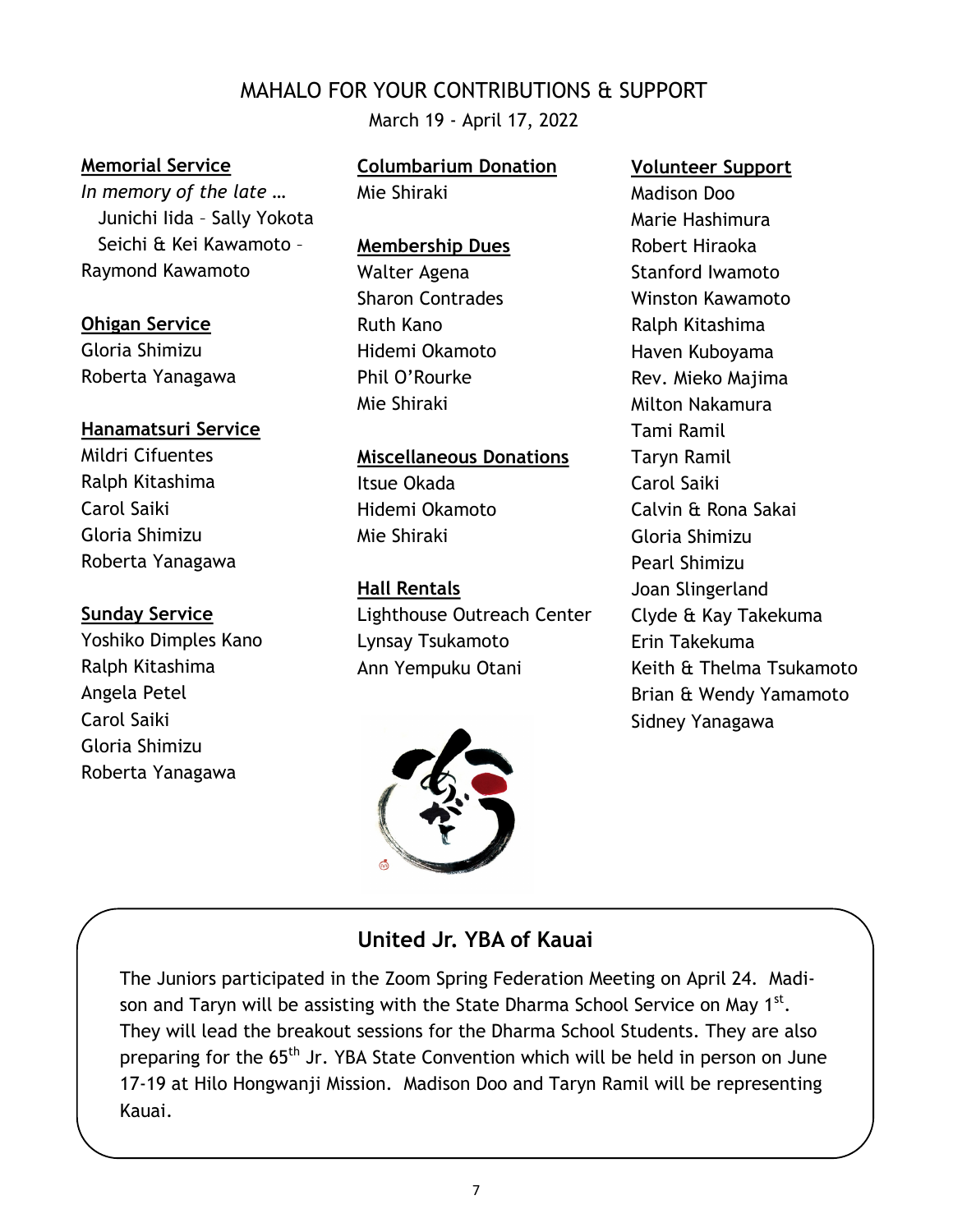# **from the president's corner…**

*ALOHA EVERYONE!* We hope the month of May finds all of you well and happy. As the saying goes, "April showers bring May flowers" to brighten your day.

We hope you are all keeping safe although most of the restrictions have been lifted. Please continue to be vigilant and enjoy many happy, fulfilling and peaceful days.

**Happy Mother's Day!** "Here's wishing you a Mother's Day that's filled with every pleasure, and a future that's as happy as the memories you treasure." … anon

## **Gotan-e Service** - Happy Birthday Shinran Shonin!

Gotane is an annual observance to express our gratitude for the birth and life of Shinran Shonin. He was born on May 21, 1173 and is the founder of Shin Buddhism. He taught us to put our hands together in gassho and recite the Nembutsu. Namo Amida Butsu.

### **Memorial Day** – May 30

Memorial Day is a time to honor and remember those who sacrificed their lives while serving in the U.S. Armed Forces. Families visit the graves and place flowers in gratitude.

## **Baccalaureate Service** – June 5, 2022 at 9:00 a.m.

We will be congratulating and honoring Taryn Ramil who is a senior at Kapaa High School. She is an active member of the United Jr. YBA of Kauai and has served as the president and is currently the vice president and treasurer.

*We take this opportunity to thank all of you for keeping in touch by calling and sending us encouraging notes with gratitude. Your kindness, generosity and support are sincerely appreciated. We cannot survive without you.*

## **Women's Association**

We thank the West Kauai Hongwanji Women's Association, Rev. Tomo Hojo and guest speaker, Rev. Akiko Okada of Waimea Higashi Hongwanji, for the wonderful Eshinni and Kakushinni Day Service we all enjoyed.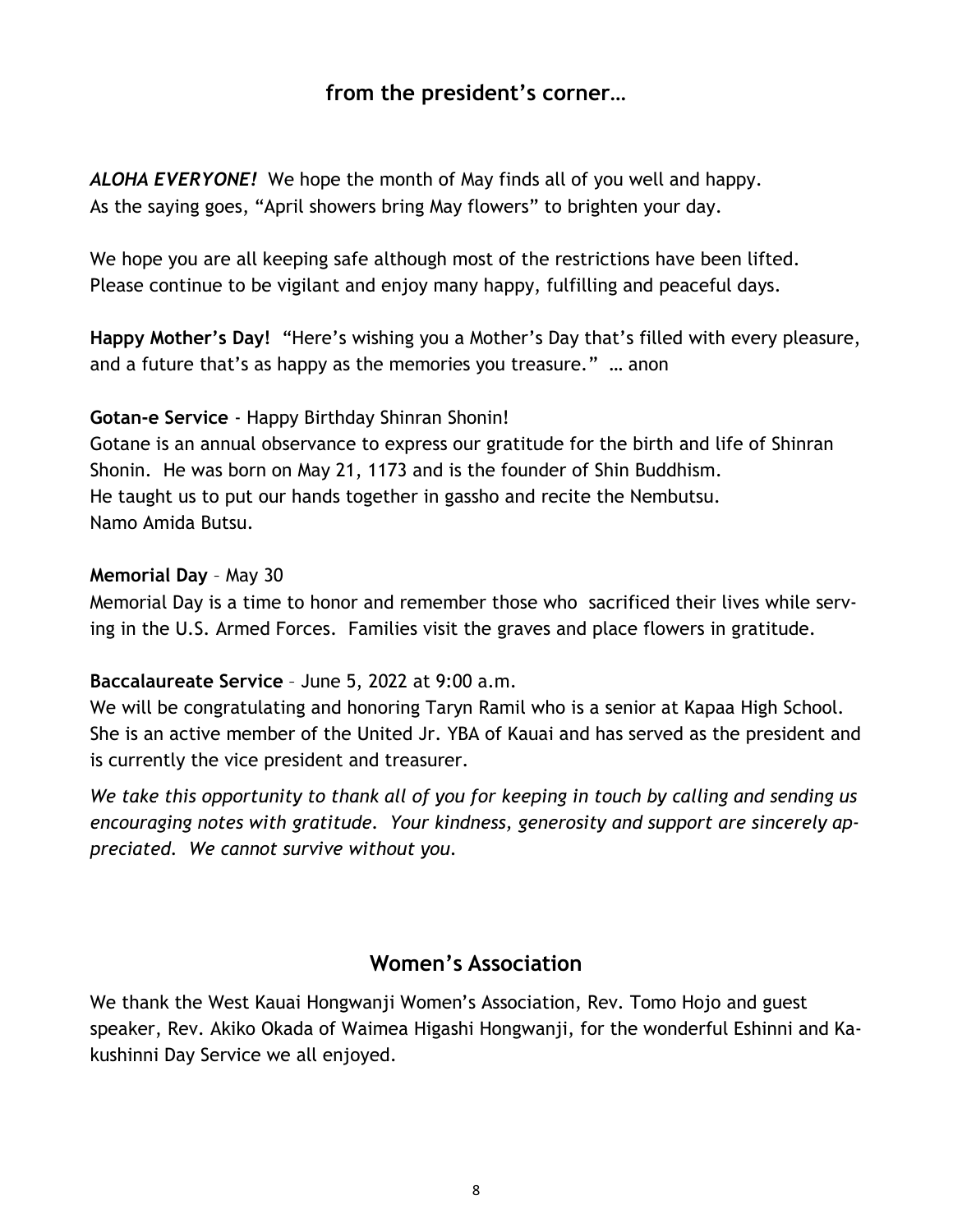## **Memorial Service**

|                    | May          |                  |                                              |                                                                                       |  |
|--------------------|--------------|------------------|----------------------------------------------|---------------------------------------------------------------------------------------|--|
| Mitsue             | Fukuda       | 27th             | 5/7/1996                                     | In Memoriam                                                                           |  |
| <b>Tsuruyo</b>     | Shimizu      | 27th             | 5/9/1996                                     | Kapaa Hongwanji Mission extends its<br>deepest sympathy to families who have recently |  |
| Masao              | Ninomoto     | 33rd             | 5/11/1990                                    |                                                                                       |  |
| Masami             | Ohara        | 50th             | 5/12/1973                                    | lost their loved ones.                                                                |  |
| Toyoko             | Ebesu        | 33rd             | 5/14/1990                                    | Nancy Masada<br><b>Mitsue Hirata</b>                                                  |  |
| Darryl Hisashi     | Maeda        | 27th             | 5/14/1996                                    |                                                                                       |  |
| Yasuko<br>Takeuchi | Nishimoto    | 13 <sub>th</sub> | 5/19/2010                                    | Namo Amida Butsu.                                                                     |  |
| Sato               | Kimura       | 33rd             | 5/23/1990                                    |                                                                                       |  |
| Hajime             | Inoue        | 50th             | 5/26/1973                                    |                                                                                       |  |
| Masako             | Matsumura    | 13 <sub>th</sub> | 5/30/2010                                    |                                                                                       |  |
|                    |              |                  |                                              | <b>From Minister's Desk</b>                                                           |  |
| June               |              |                  | Please contact us at 808.822.4667 if you are |                                                                                       |  |
| Kame               | Yamane       | 33rd             | 6/1/1990                                     | planning to have a service or visiting the                                            |  |
| Kurato             | Seshiki      | 33rd             | 6/13/1990                                    | gravesite. Thank you for your kind support<br>to keep our temple alive.               |  |
| Mitoyo             | Akutagawa    | 50th             | 6/25/1973                                    |                                                                                       |  |
| Kimiko             | <b>Hirai</b> | 27th             | 6/30/1996                                    | Namo Amida Butsu                                                                      |  |

# **Gotan-E Service**

KHM celebrates the birthday of Shinran Shonin, Gotan-E on May 22 at 9:00 am. Let's put hands together in gassho, and listen to the Dharma messages with gratitude.

## **Temple Cleaning & Flower Arrangement**

| 5/7/2022  | Group 6 | Mr. & Mrs. Keith Tsukamoto - Chair<br>Mr. & Mrs. Brian Yamamoto,<br>Mr. Winston Kawamoto                                               | Ruby Ishida      |
|-----------|---------|----------------------------------------------------------------------------------------------------------------------------------------|------------------|
| 5/14/2022 | Group 1 | Mrs. Marie Hashimura - Chair<br>Mr. & Mrs. Robert Hiraoka, Mr. Milton Nakamura,<br>Mr. Ray Paler                                       | Joan Slingerland |
| 5/21/2022 | Group 2 | Mr. Francis Nishizawa - Chair<br>Mrs. Yasuko Murakami, Mr. Clint Saiki,<br>Mr. & Mrs. Sidney Yanagawa                                  | Kay Takekuma     |
| 5/28/2022 | Group 3 | Mr. & Mrs. Clyde Takekuma - Chair<br>Mr. Stanford Iwamoto,<br>Mrs. Erin Takekuma, Ms. Madison Doo,<br>Mrs. Tami Ramil, Ms. Taryn Ramil | Rona Sakai       |
| 6/4/2022  | Group 4 | Ms. Gloria Shimizu - Chair<br>Mr. Haven Kuboyama, Mr. & Mrs. Dennis Sunada,<br>Mrs. Pat Yamamoto                                       | Ruby Ishida      |
| 6/11/2022 | Group 5 | Mr. & Mrs. Calvin Sakai - Chair<br>Ms. Carol Saiki                                                                                     | Joan Slingerland |